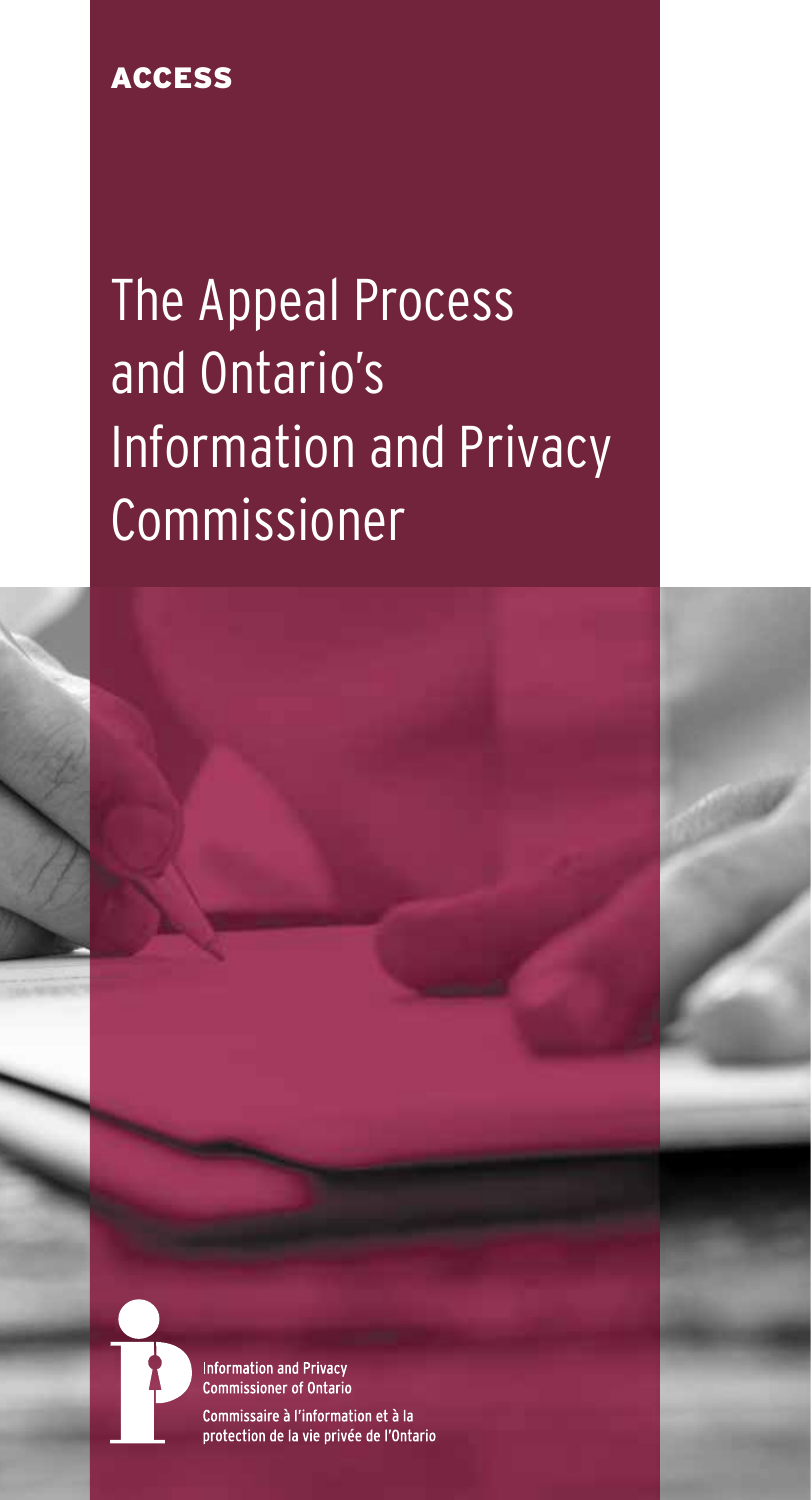Ontario's Freedom of Information and Protection of Privacy Act and Municipal Freedom of Information and Protection of Privacy Act give you the right to request access to government-held information. This includes information about yourself. You can also request a correction of your personal information.

These laws apply to institutions such as:

- provincial ministries
- agencies
- universities
- hospitals,
- municipalities
- police services boards
- school boards

The laws also allow institutions to deny you access to certain types of information, such as the personal information of another person. They can also refuse your request for correction.

You have the right to file an appeal if you disagree with an institution's decision about your request. You can also file an appeal if an institution has decided to disclose information about you or your business to someone else.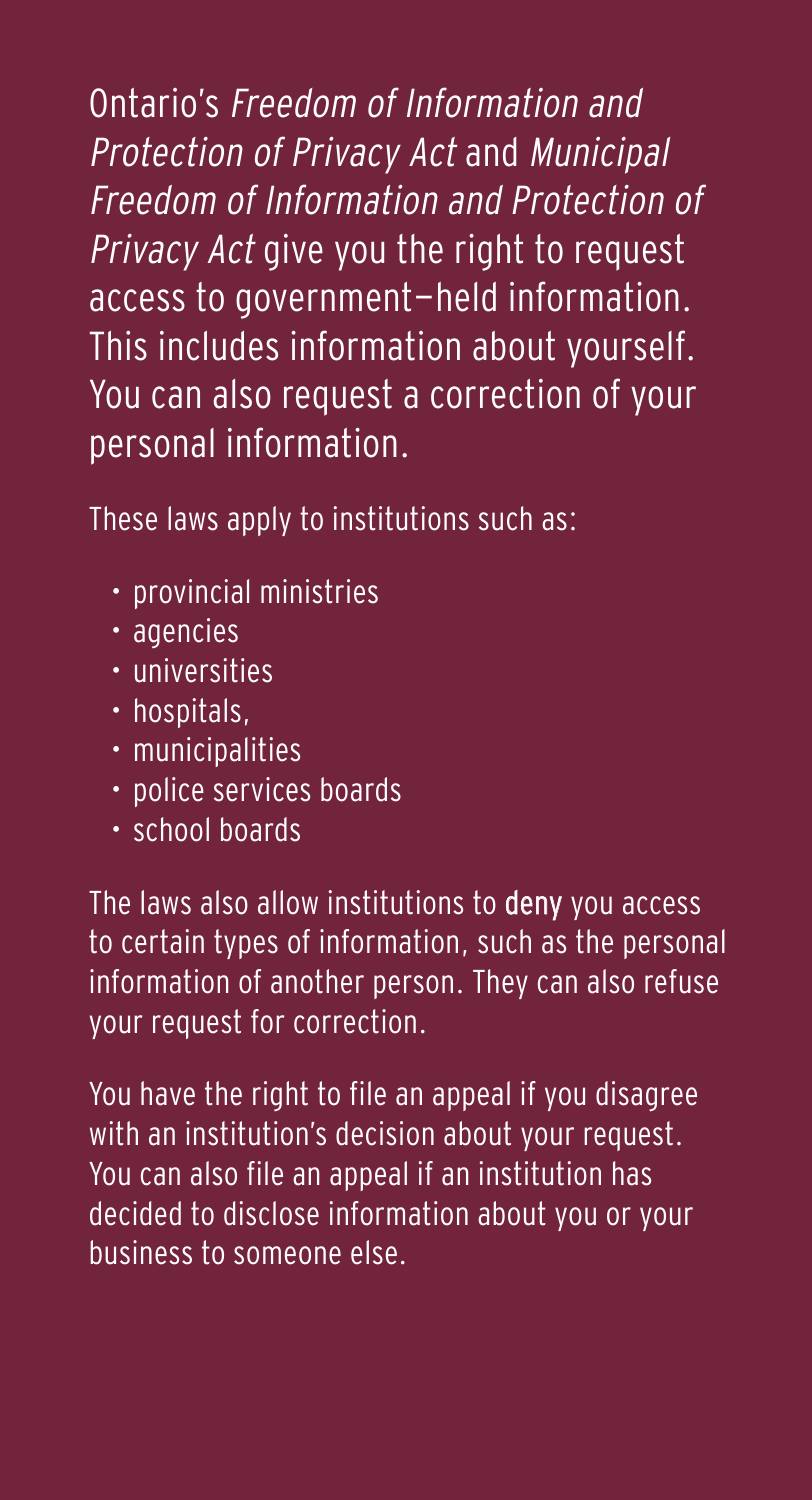### FREQUENTLY ASKED QUESTIONS

#### **I'M NOT SATISFIED WITH THE INSTITUTION'S DECISION REGARDING AN ACCESS OR CORRECTION REQUEST. WHAT CAN I DO?**

You can file an appeal with the Office of the Information and Privacy Commissioner of Ontario (IPC).

#### **WHAT IS AN APPEAL?**

An appeal is a way to ask for a review of a public sector organization's access or correction decision.

#### **DO I HAVE TO PAY TO MAKE AN APPEAL?**

Yes, in most cases. If you requested access to or correction of your own personal information, the appeal fee is \$10. For a request for other records, the appeal fee is \$25.

Include the fee when you send the appeal to the IPC. You can pay by cheque or money order, payable to "The Minister of Finance." If you are appealing an organization's decision to release your personal information or business information to someone else, you do not have to pay a fee.

#### **WHY WOULD I APPEAL?**

You might decide to appeal for many reasons, including:

- the institution denied your access or correction request
- the institution wants to charge you for photocopying, shipping or other costs (access fees) and you do not agree with the amount
- the institution didn't respond to your request (a public institution has 30 days to give you a decision)
- the institution wants to take longer to provide you with a decision, and you don't agree
- you do not agree with an institution's decision to release your personal or business information to another person

#### **IF SOMEONE ELSE HAS REQUESTED INFORMATION ABOUT ME OR MY BUSINESS, CAN I APPEAL THE INSTITUTION'S DECISION TO GIVE IT TO THEM?**

Yes. The institution will notify you if it has decided to release records that contain information about you or your business to a requester. If you don't agree with their decision, you can file an appeal with the IPC.

#### **HOW DO I APPEAL?**

You have 30 days after receiving a decision to file an appeal. Follow these steps:

- 1. Print out and complete the **[appeal form](https://www.ipc.on.ca/wp-content/uploads/Resources/appfrm-e-online.pdf)** from the Forms section of the IPC website (**[www.ipc.on.ca](http://www.ipc.on.ca)**) or write a letter to the IPC describing the situation. Be sure to include all the information, such as the name of the institution and the file number assigned to your request
- 2. Attach a copy of the institution's decision letter
- 3. Include a copy of your request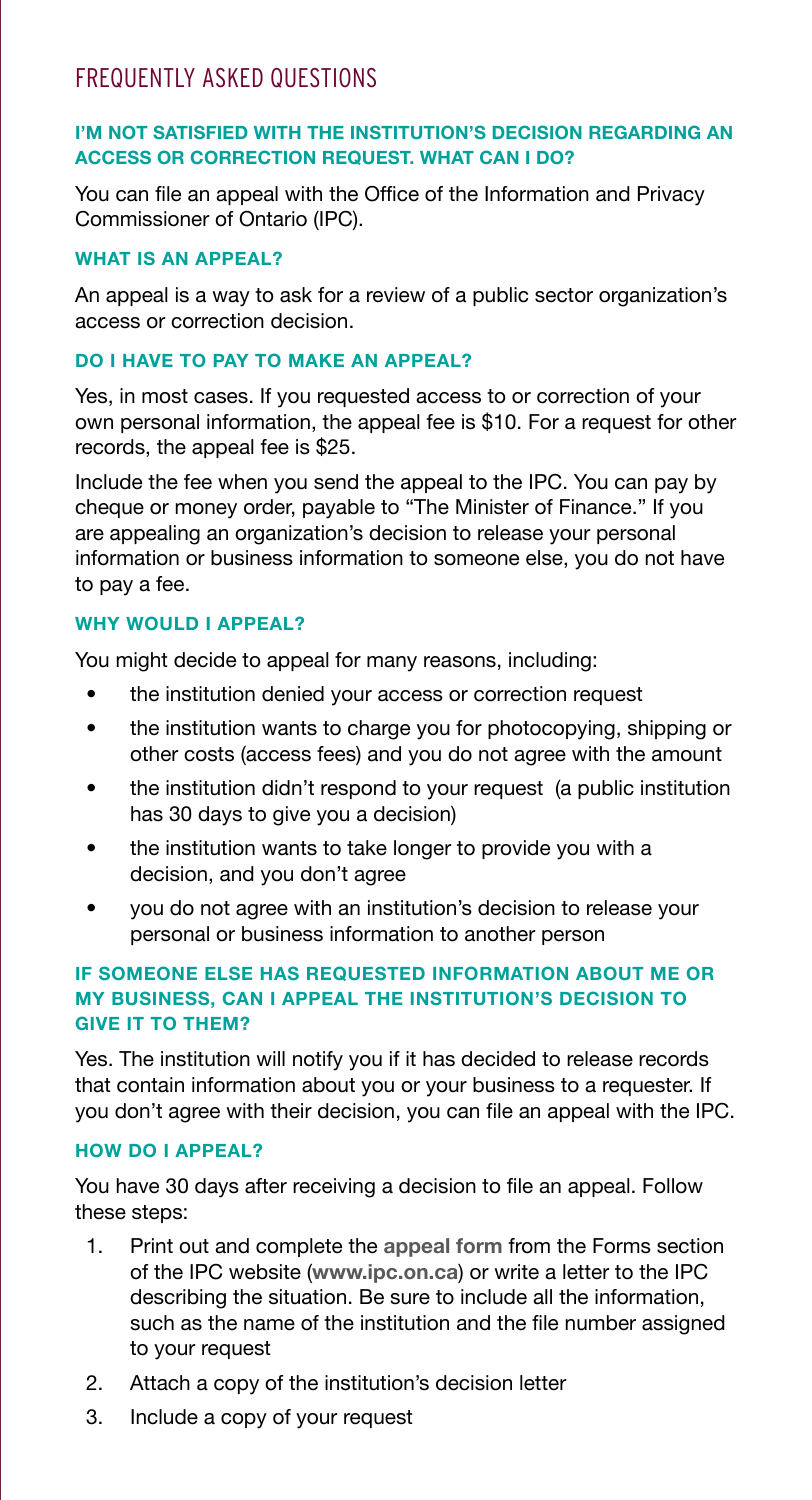#### 4. Include the appropriate appeal fee

If you are appealing an institution's decision that "no records exist," you must tell the IPC why you think the records exist.

#### **DO I NEED A LAWYER?**

No. You do not need to hire a lawyer for the IPC's appeal process. However, you can use the services of a lawyer if you wish.

#### **IS MY APPEAL AUTOMATICALLY ACCEPTED?**

The registrar at the IPC reviews the appeal letter or form to determine how to process your file. At this stage, an analyst may contact you to get more information or documentation and to explain the appeal process. The analyst may also direct you to another government body if it is in a better position to deal with the situation. Appeals can be resolved quickly at this early stage.

The registrar and analysts have the power to dismiss an appeal at this stage if they decide that the full appeal process isn't required. This can happen, for example, if you requested information that isn't covered by provincial access laws (such as information from a federal institution or a business).

#### **WHO WILL PARTICIPATE IN THE APPEAL?**

Both the requester and the institution participate in the appeal. Depending on the situation, "affected parties" may also participate – these are any others people (like a business or a person) affected by the request.

#### **IF MY APPEAL PROCEEDS, WHAT HAPPENS NEXT?**

You will receive a written confirmation that outlines the next step in processing your case. The IPC tries to resolve as many appeals as it can informally, and sends most files to mediation. However, in some cases, appeals go directly to adjudication.

#### **WHAT IS MEDIATION?**

Mediation is a process where a neutral person (the IPC mediator) tries to help you and the other parties settle some or all of the issues.

#### **HOW DOES MEDIATION WORK?**

The mediator gathers all the information related to the appeal, such as copies of any correspondence or documentation. They need to understand the type of information that was requested.

The mediator works with the parties to help simplify the appeal, reduce the number of records in dispute, clarify the issues and improve the parties' understanding of the law. They can't impose a solution on you. Rather, the mediator helps the parties agree to a settlement.

Successful mediation requires the commitment of all parties. It is best if you approach mediation with an open mind and a willingness to listen to the other parties' views. You should commit to being flexible to reach a good outcome.

#### **WHAT HAPPENS IF THE MEDIATION IS UNSUCCESSFUL?**

In the majority of cases, mediation is successful. In situations where mediation is not entirely successful, the mediator will prepare a report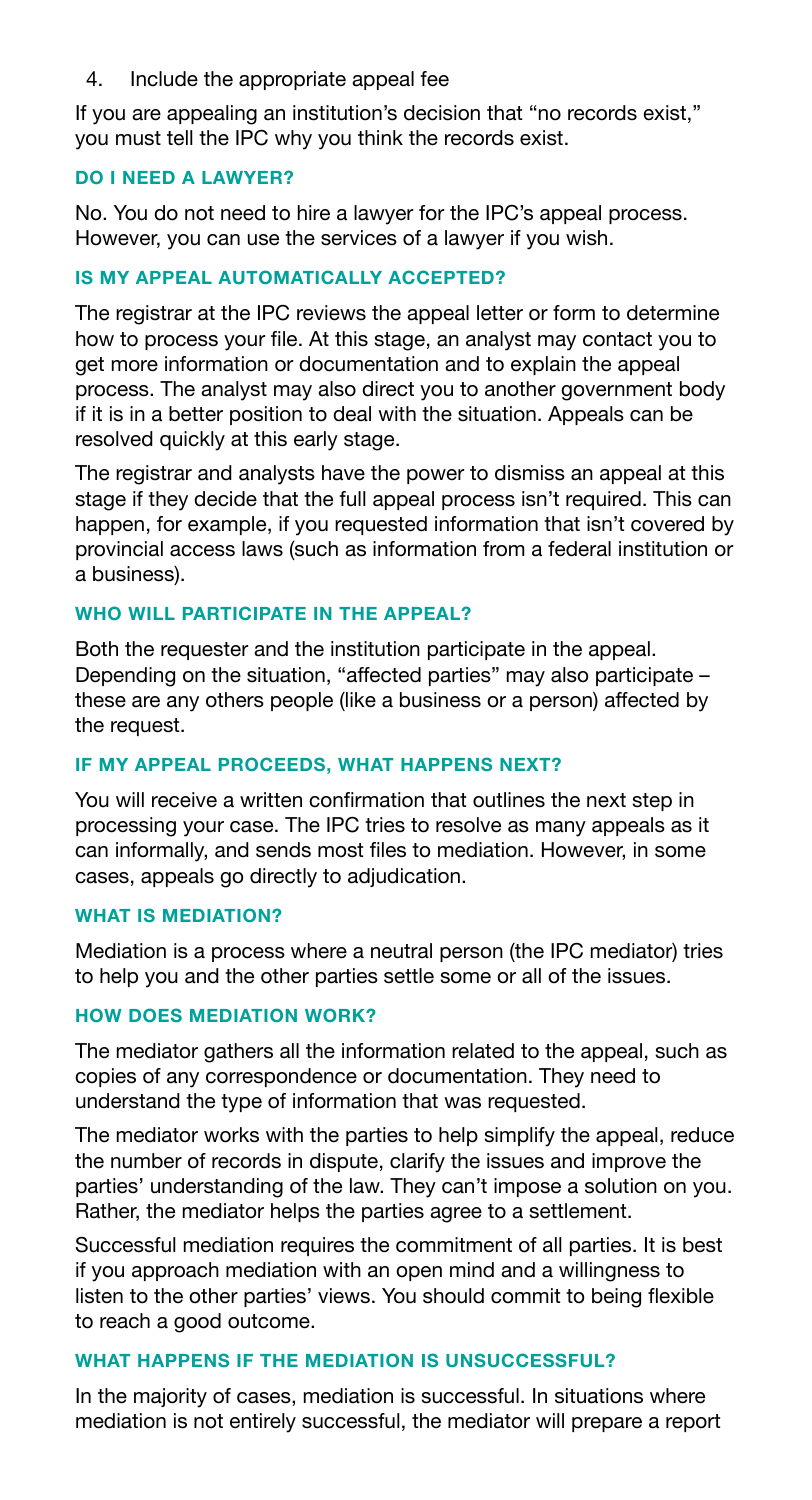that summarizes what happened during mediation and identifies the issues that were not resolved. After each party has had a chance to review the mediator's report, the file goes to the adjudication stage.

#### **WHAT IS ADJUDICATION AND WHAT DOES THE ADJUDICATOR DO?**

Adjudication is a process where the issues in an appeal are examined and a decision, or order, is made about the appeal. An adjudicator is the decision maker responsible for looking into the issues. We call this process an inquiry. The adjudicator starts the inquiry by preparing and sending a Notice of Inquiry to the parties. In the Notice of Inquiry, the adjudicator describes the facts and issues, such as what is and is not in dispute, and may ask specific questions. The adjudicator also includes a summary of legal rules and IPC or court decisions that are relevant to the decision.

#### **WHAT HAPPENS IN AN INQUIRY?**

In most cases, the adjudicator will ask all parties to submit written representations on the facts and issues described in the Notice of Inquiry. This is your opportunity to let the adjudicator know your views. The more specific you make your representations, and your answers to the questions, the more helpful it is to the adjudicator. The Notice of Inquiry includes a deadline for all written representations. You must submit your representations by that date.

#### **WHAT ARE REPRESENTATIONS?**

Representations are the arguments and information you give to the adjudicator to persuade them to decide an appeal in a particular way.

#### **WHY AM I BEING ASKED TO MAKE REPRESENTATIONS?**

The IPC appeal process allows all of the parties to comment on whether the information should or should not be disclosed.

For example, the adjudicator may ask an affected party to provide representations when it appears that the requested records contain their personal or business information. A requester may be asked to provide representations to explain why they think the information they have requested should be released.

#### **AM I REQUIRED TO MAKE REPRESENTATIONS?**

No, you are not required to make representations. However, if you choose not to make representations, the adjudicator won't be able to consider your views.

#### **WHY DO I HAVE TO PROVIDE REPRESENTATIONS WHEN I ALREADY SPOKE WITH AND GAVE DOCUMENTS TO A MEDIATOR?**

Mediation and adjudication are two distinct steps of the appeal process. The adjudicator decides your appeal based on the written representations and only looks at a limited amount of material given during mediation.

#### **IF I HAVE MORE QUESTIONS, WHO CAN ANSWER THEM?**

If you have any questions about the appeal process or about Ontario's access and privacy legislation, please contact an IPC Information Officer at info@ipc.on.ca.